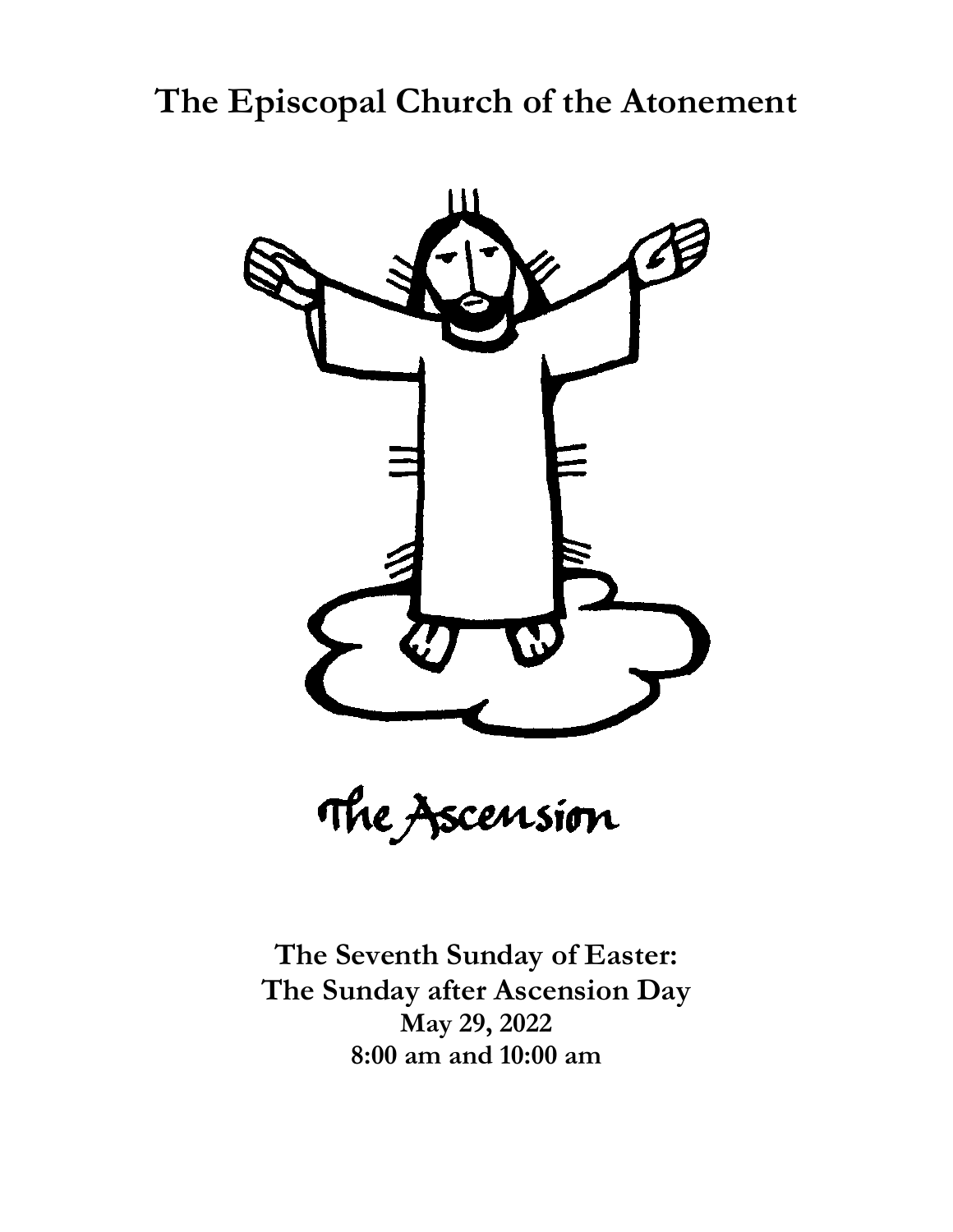Voluntary *Elegiac Prelude on 'Jerusalem'* Charles Callahan

*(at 10am)*

Introit *Quiet Praise* Dan Edwards

Handbells

**Hymnal 7** *Christ, whose glory fills the skies* 

*Priest* Alleluia. Christ is risen! *People* **The Lord is risen indeed! Alleluia.**

# *The Priest and People offer the Collect of Purity*

**Almighty God, to you all hearts are open, all desires known, and from you no secrets are hid: Cleanse the thoughts of our hearts by the inspiration of your Holy Spirit, that we may perfectly love you, and worthily magnify your holy Name; through Christ our Lord. Amen.**

| <i>(spoken at 8am)</i>                                                              |                                                                 |                              |
|-------------------------------------------------------------------------------------|-----------------------------------------------------------------|------------------------------|
| <b>Song of Praise</b>                                                               |                                                                 | Christ our Passover          |
| Alleluia.                                                                           |                                                                 |                              |
| Christ our Passover has been sacrificed for us;<br>therefore let us keep the feast, |                                                                 |                              |
|                                                                                     | Not with the old leaven, the leaven of malice and evil,         |                              |
|                                                                                     | but with the unleavened bread of sincerity and truth. Alleluia. |                              |
|                                                                                     | Christ being raised from the dead will never die again;         |                              |
|                                                                                     | death no longer has dominion over him.                          |                              |
| The death that he died, he died to sin, once for all;                               |                                                                 |                              |
| but the life he lives, he lives to God.                                             |                                                                 |                              |
| So also consider your selves dead to sin,                                           |                                                                 |                              |
|                                                                                     | and alive to God in Jesus Christ our Lord. Alleluia.            |                              |
| Christ has been raised from the dead,                                               |                                                                 |                              |
|                                                                                     | the first fruits of those who have fallen as leep.              |                              |
| From since by a man came death,                                                     |                                                                 |                              |
|                                                                                     | by a man has come also the resurrection of the dead.            |                              |
| For as in Adam all die,                                                             |                                                                 |                              |
|                                                                                     | so also in Christ shall all be made alive. Alleluia.            |                              |
| (sung at 10 am)                                                                     |                                                                 |                              |
| Song of Praise                                                                      | God's Paschal Lamb                                              | Wonder, Love and Praise, 880 |

arr. John Hooker

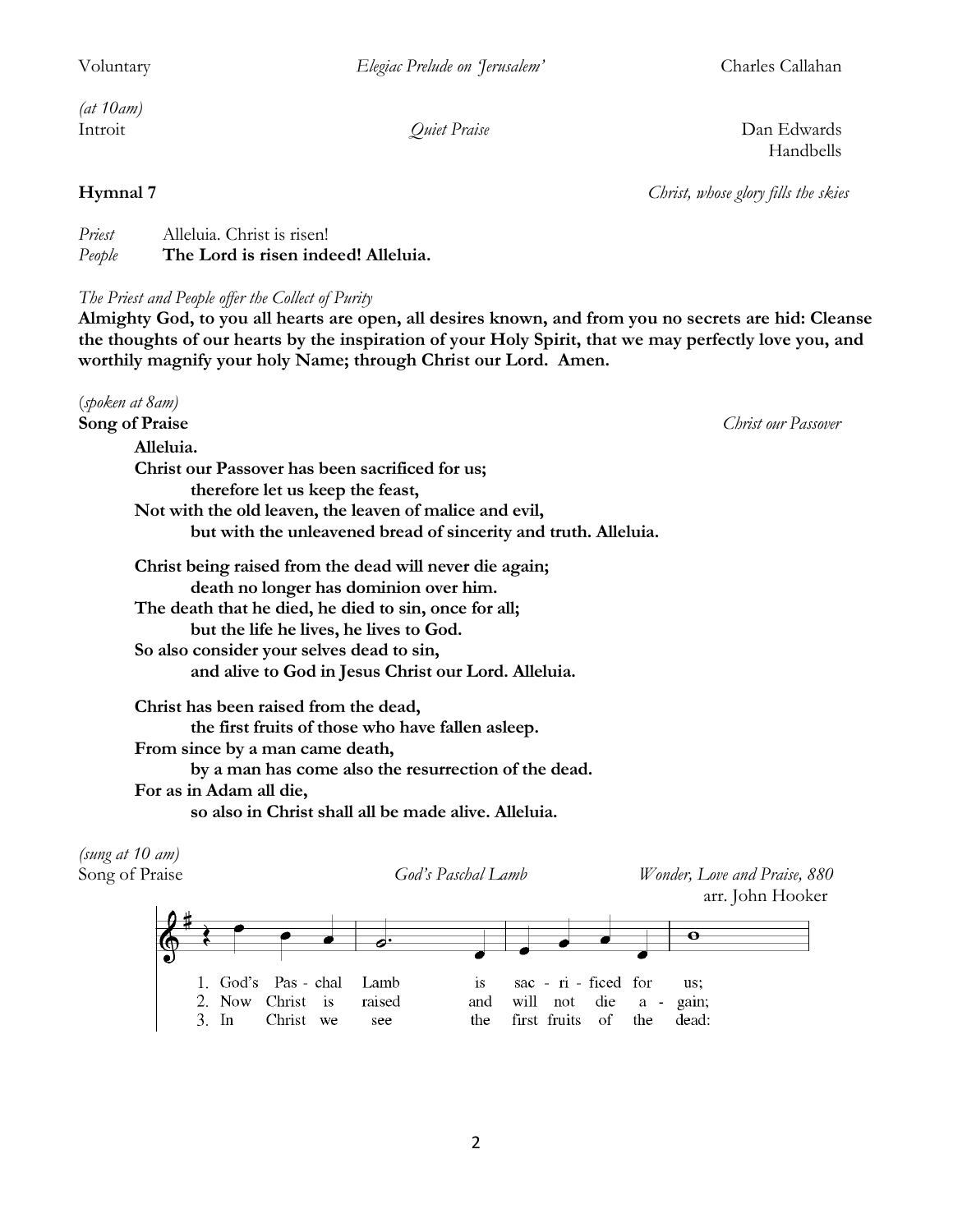

### *The Celebrant then says*

The Lord be with you.

#### **And also with you.**

Let us pray.

# *The Collect of the day:*

Almighty God, whose blessed Son our Savior Jesus Christ ascended far above all heavens that he might fill all things: Mercifully give us faith to perceive that, according to his promise, he abides with his Church on earth, even to the end of the ages; through Jesus Christ our Lord, who lives and reigns with you and the Holy Spirit, one God, in glory everlasting. **Amen.**

### *The Collect for Memorial Day:*

Almighty God, we remember before you with grateful hearts those men and women who have laid down their lives in the service of our country. Grant to those commemorated on memorials and those written in our hearts your mercy and the light of your presence. And give, O Lord, to the people of our country a zeal for justice and the strength of forbearance, that we may use our liberty in accordance with your gracious will: in the name of our Lord Jesus Christ. **Amen.**

# The First Reading Acts 1:1-11

In the first book, Theophilus, I wrote about all that Jesus did and taught from the beginning until the day when he was taken up to heaven, after giving instructions through the Holy Spirit to the apostles whom he had chosen. After his suffering he presented himself alive to them by many convincing proofs, appearing to them during forty days and speaking about the kingdom of God. While staying with them, he ordered them not to leave Jerusalem, but to wait there for the promise of the Father. "This," he said, "is what you have heard from me; for John baptized with water, but you will be baptized with the Holy Spirit not many days from now."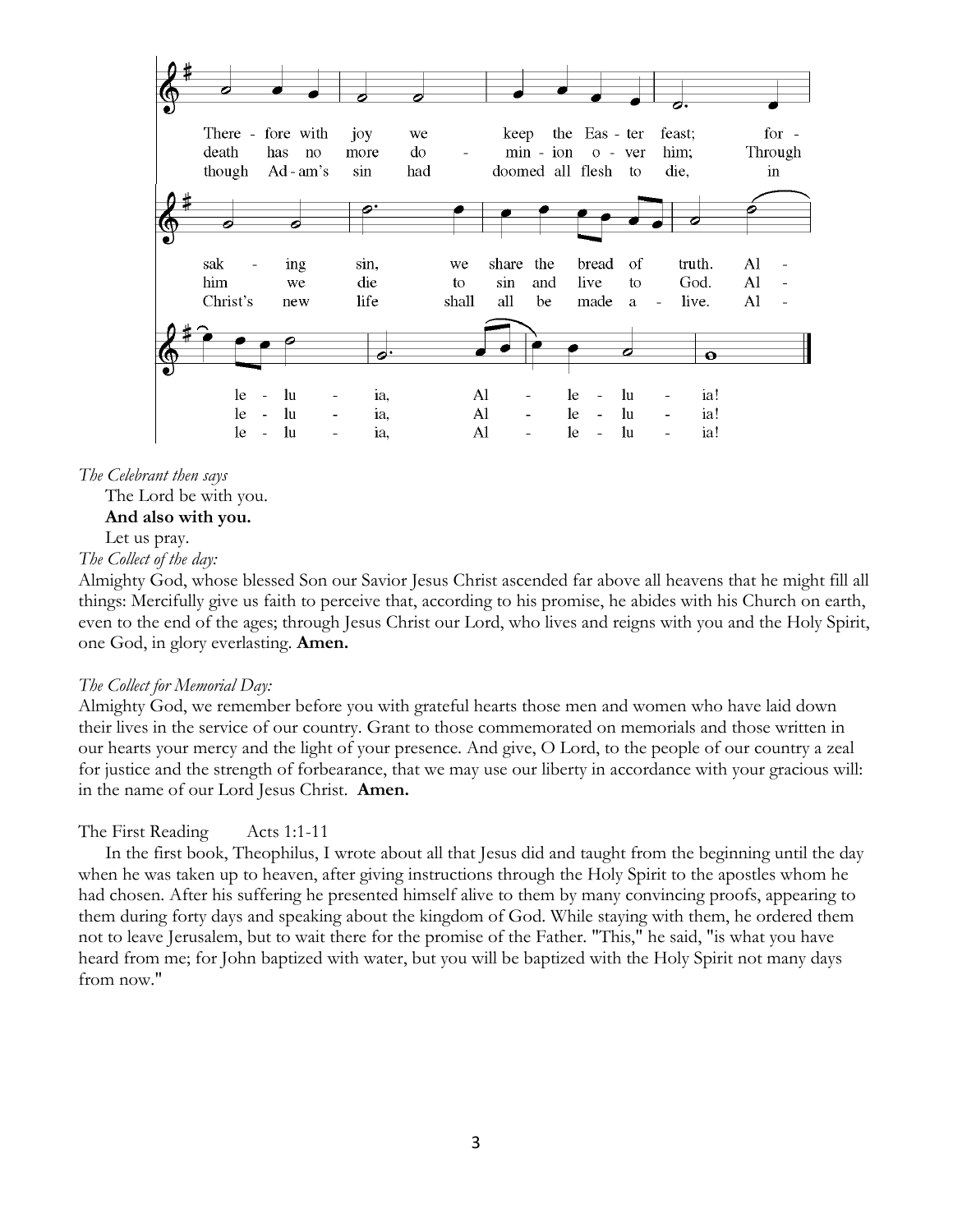So when they had come together, they asked him, "Lord, is this the time when you will restore the kingdom to Israel?" He replied, "It is not for you to know the times or periods that the Father has set by his own authority. But you will receive power when the Holy Spirit has come upon you; and you will be my witnesses in Jerusalem, in all Judea and Samaria, and to the ends of the earth." When he had said this, as they were watching, he was lifted up, and a cloud took him out of their sight. While he was going and they were gazing up toward heaven, suddenly two men in white robes stood by them. They said, "Men of Galilee, why do you stand looking up toward heaven? This Jesus, who has been taken up from you into heaven, will come in the same way as you saw him go into heaven."

*Reader* The Word of the Lord.

*People* **Thanks be to God.**

# *(Spoken at 8am)*

**Psalm 93**

1 The LORD is King; he has put on splendid apparel; \* the LORD has put on his apparel and girded himself with strength.

2 He has made the whole world so sure \* that it cannot be moved;

3 Ever since the world began, your throne has been established; \* you are from everlasting.

4 The waters have lifted up, O LORD, the waters have lifted up their voice; \* the waters have lifted up their pounding waves.

5 Mightier than the sound of many waters, mightier than the breakers of the sea, \* mightier is the LORD who dwells on high.

6 Your testimonies are very sure, \* and holiness adorns your house, O LORD, for ever and for evermore.

# *(Sung at 10 am*)



the waters have lifted | up their | pounding | waves.

- 5 Mightier than the sound of many waters…mightier than the | breakers of the | sea, \* mightier is the | Lord who | dwells on | high.
- 6 Your testimonies are | very | sure, \*

and holiness adorns your house, O Lord...for ever | and for | ever - | more.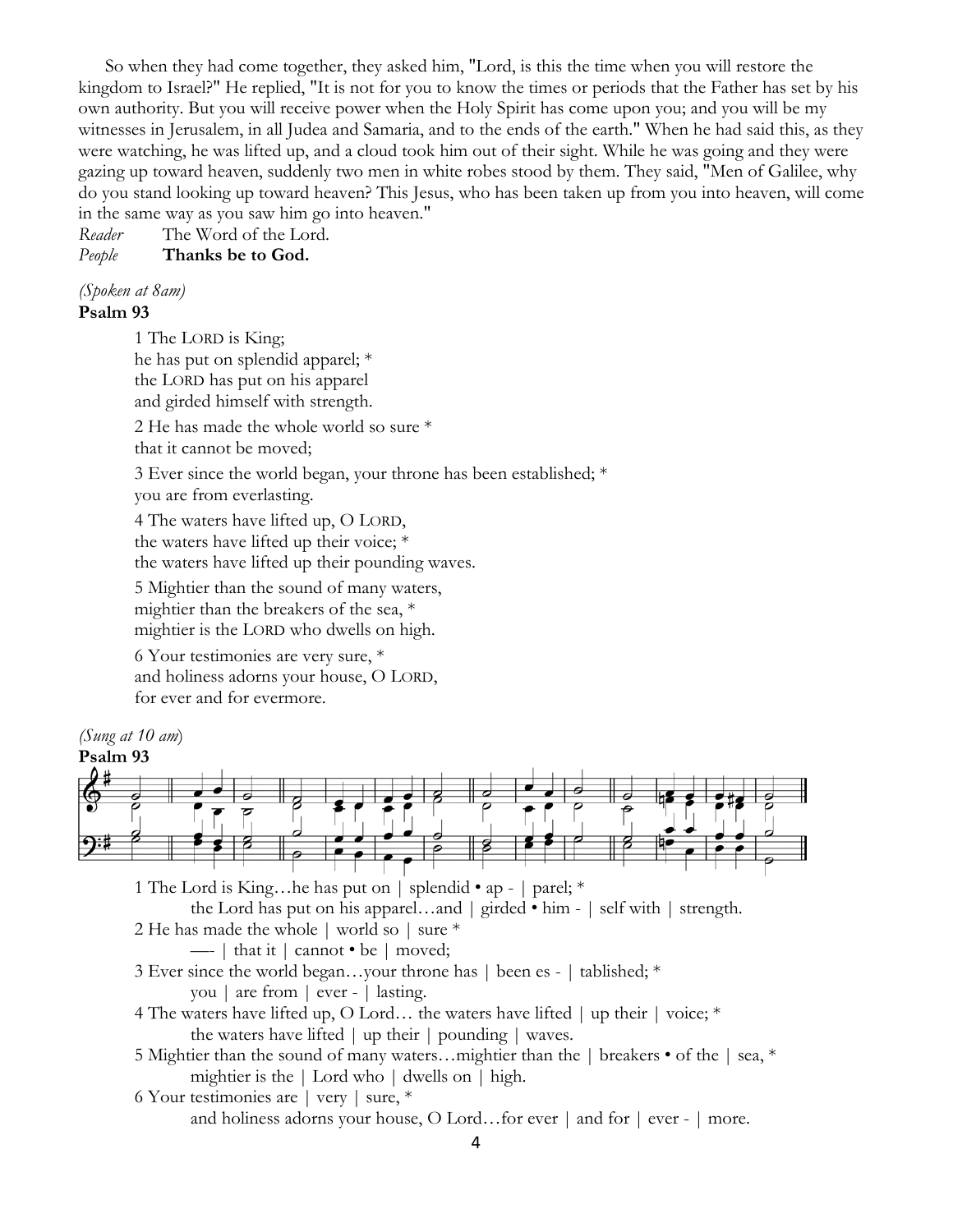The Second Reading Ephesians 1:15-23

I have heard of your faith in the Lord Jesus and your love toward all the saints, and for this reason I do not cease to give thanks for you as I remember you in my prayers. I pray that the God of our Lord Jesus Christ, the Father of glory, may give you a spirit of wisdom and revelation as you come to know him, so that, with the eyes of your heart enlightened, you may know what is the hope to which he has called you, what are the riches of his glorious inheritance among the saints, and what is the immeasurable greatness of his power for us who believe, according to the working of his great power. God put this power to work in Christ when he raised him from the dead and seated him at his right hand in the heavenly places, far above all rule and authority and power and dominion, and above every name that is named, not only in this age but also in the age to come. And he has put all things under his feet and has made him the head over all things for the church, which is his body, the fullness of him who fills all in all.

*Reader* The Word of the Lord.

*People* **Thanks be to God.**

*(Sung at 10 am)*

**Hymnal 436** *Lift up your heads, ye mighty gates*

*The People stand*

**The Gospel** *Luke 24:44-53*

*Deacon* The Holy Gospel of our Lord Jesus Christ according to Luke.

# *People* **Glory to you, Lord Christ.**

Jesus said to his disciples, "These are my words that I spoke to you while I was still with you-- that everything written about me in the law of Moses, the prophets, and the psalms must be fulfilled." Then he opened their minds to understand the scriptures, and he said to them, "Thus it is written, that the Messiah is to suffer and to rise from the dead on the third day, and that repentance and forgiveness of sins is to be proclaimed in his name to all nations, beginning from Jerusalem. You are witnesses of these things. And see, I am sending upon you what my Father promised; so stay here in the city until you have been clothed with power from on high."

Then he led them out as far as Bethany, and, lifting up his hands, he blessed them. While he was blessing them, he withdrew from them and was carried up into heaven. And they worshiped him, and returned to Jerusalem with great joy; and they were continually in the temple blessing God.

*Deacon* The Gospel of the Lord.

*People* **Praise to you, Lord Christ.** 

Sermon The Rev. Nancy Webb Stroud

The Nicene Creed

**We believe in one God, the Father, the Almighty, maker of heaven and earth, of all that is, seen and unseen.**

**We believe in one Lord, Jesus Christ, the only Son of God, eternally begotten of the Father, God from God, Light from Light, true God from true God, begotten, not made, of one Being with the Father. Through him all things were made. For us and for our salvation he came down from heaven: by the power of the Holy Spirit he became incarnate from the Virgin Mary, and was made man. For our sake he was crucified under Pontius Pilate; he suffered death and was buried. On the third day he rose again in accordance with the Scriptures; he ascended into heaven and is seated at the right hand of the Father. He will come again in glory to judge the living and the dead, and his kingdom will have no end.**

**We believe in the Holy Spirit, the Lord, the giver of life, who proceeds from the Father and the Son. With the Father and the Son he is worshiped and glorified. He has spoken through the Prophets. We believe in one holy catholic and apostolic Church. We acknowledge one baptism for the forgiveness of sins. We look for the resurrection of the dead, and the life of the world to come. Amen.**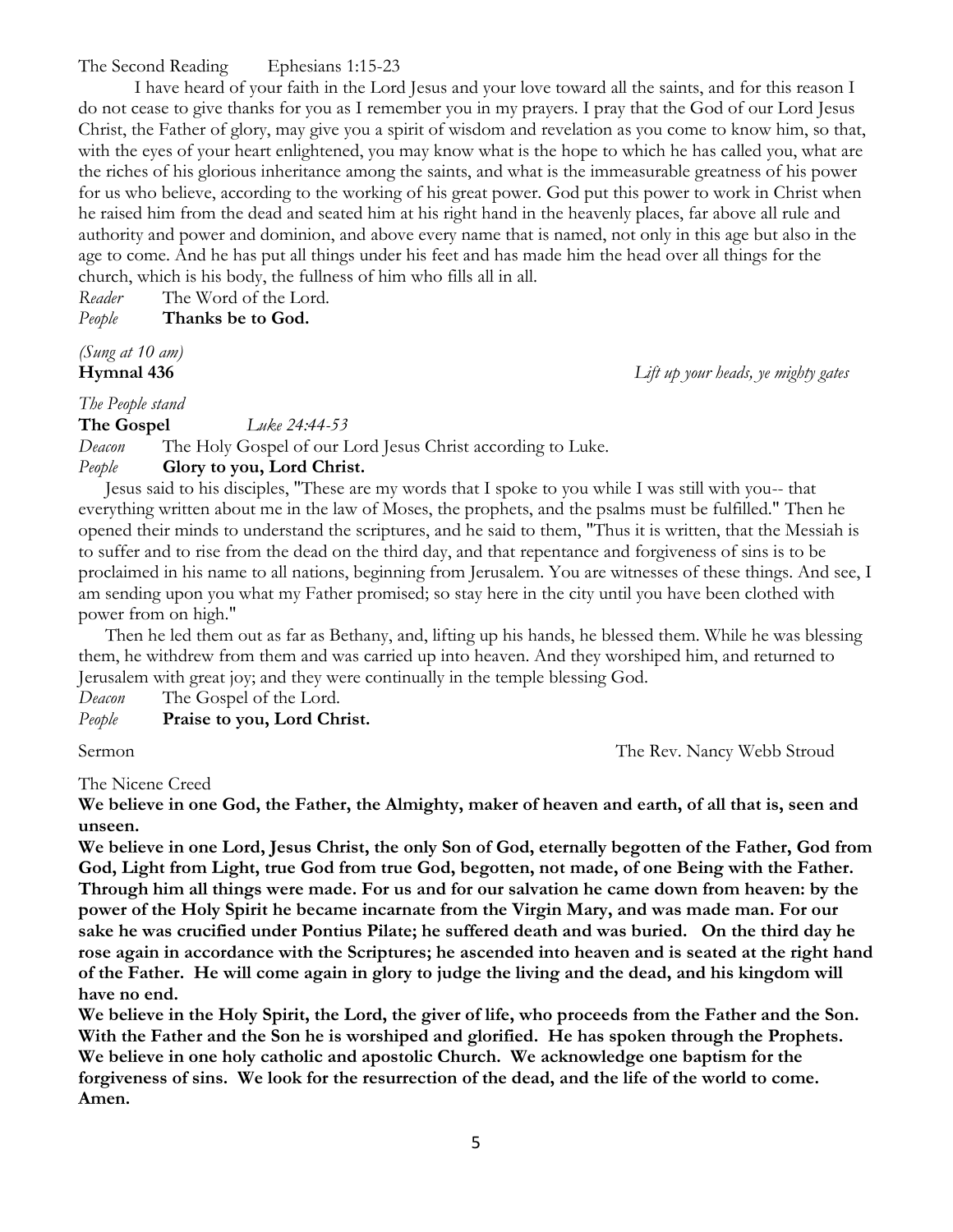The Prayers of the People

Father, we pray for your holy Catholic Church; **That we all may be one.** 

Grant that every member of the Church may truly and humbly serve you; **That your Name may be glorified by all people.** 

Remembering Michael, our Presiding Bishop; Doug, our Bishop; Nancy, our Priest; Jess our seminarian; Chris, our intern, we pray for all bishops, priests, and deacons; **That they may be faithful ministers of your Word and Sacraments.** 

Remembering Joseph, our President; Charlie, our Governor; Michael, our Mayor, we pray for all who govern and hold authority in the nations of the world; **That there may be justice and peace on the earth.**

Give us grace to do your will in all that we undertake; **That our works may find favor in your sight.** 

Have compassion on those who suffer from any grief or trouble; **That they may be delivered from their distress.**

We remember those killed by gun violence, especially those in Buffalo, Laguna Woods and Uvalde. *The names will be read of those who died* Give to the departed eternal rest; **Let light perpetual shine upon them.** 

We praise you for your saints who have entered into joy; **May we also come to share in your heavenly kingdom.** 

Let us pray for our own needs and those of others. *Silence. The people may add their own petitions.* 

*The Celebrant adds a concluding Collect* From *Prayers for an Inclusive Church* by Steven Shakespeare God unheld by word or wall; power of love beyond all lords of war: lift us from dullness and cynical contempt; make us ready for your Spirit of transforming fire; and turn our hearts to the ending of the world; through Jesus Christ, the name above all names. **Amen.**

*The People stand* The Peace The peace of the Lord be always with you. **And also with you.**

Welcome and Announcements Award of Arms-Swanson Educational Grants Presentation Gifts to the Parish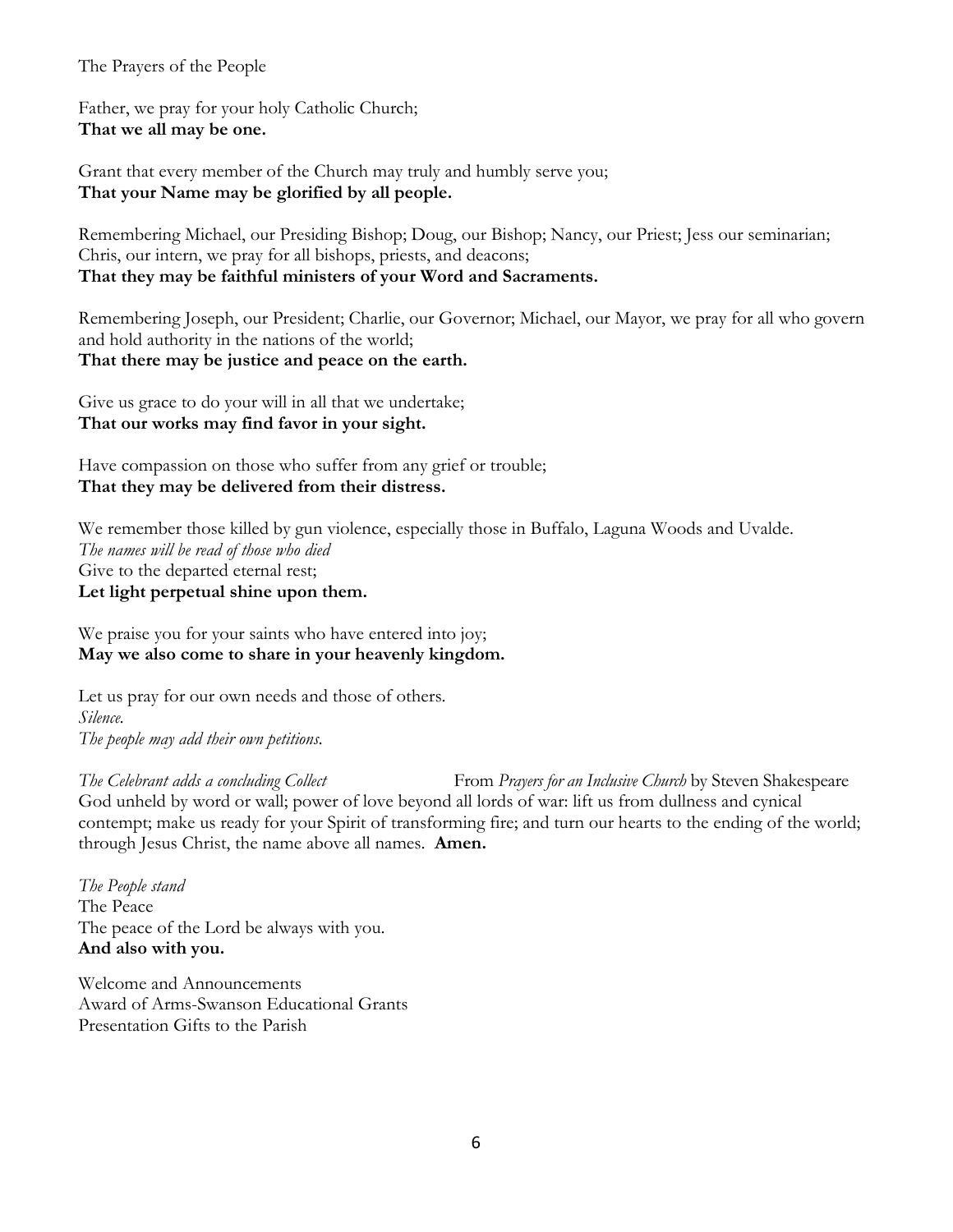# **The Great Thanksgiving**

*When we gather, we are happy to receive an offering of "our life and labor" which we present to God. The ushers will pass the offering plate to receive your donations or, in-person or online, you may give at* Tithe.ly*.*

*At 10 am*

*O God beyond all praising, we worship you today and sing the love amazing that songs cannot repay; for we can only wonder at every gift you send, at blessings without number and mercies without end: we lift our hearts before you and wait upon your word, we honour and adore you, our great and mighty Lord.*

*At 10am*

*The people standing, the Celebrant says or sings Hymnal S120* The Lord be with you. **And also with you.** Lift up your hearts. **We lift them to the Lord.** Let us give thanks to the Lord our God. **It is right to give our thanks and praise.**

#### *The Celebrant proceeds*

It is right, and a good and joyful thing, always and everywhere to give thanks to you, Father Almighty, creator of heaven and earth.

Through your dearly beloved Son Jesus Christ our Lord. After his glorious resurrection he openly appeared to his disciples, and in their sight ascended into heaven, to prepare a place for us; that where he is, there we might also be, and reign with him in glory.

Therefore we praise you, joining our voices with Angels and Archangels and with all the company of heaven, who for ever sing this hymn to proclaim the glory of your Name:

*(spoken at 8 am, sung at 10am) Celebrant and People Sanctus S128* **Holy, holy, holy Lord, God of power and might, Heaven and earth are full of your glory. Hosanna in the highest. Blessed is the one who comes in the name of the Lord. Hosanna in the highest.**

Offertory Anthem *O God Beyond all Praising* Gustav Holst

*The flower of earthly splendor in time must surely die, Its fragile bloom surrender to you, the Lord most high; But hidden from all nature the eternal seed is sown Though small in mortal stature, to heaven's garden grown: For Christ the man from heaven from death has set us free, And we through him are given the final victory.*

Arr. Richard Proulx *Then hear, O gracious Saviour, accept the love we bring, that we who know your favour may serve you as our king; and whether our tomorrows be filled with good or ill, we'II triumph through our sorrows and rise to bless you still: to marvel at your beauty and glory in your ways, and make a joyful duty our sacrifice of praise*

**Hymnal 383** *Fairest Lord Jesus*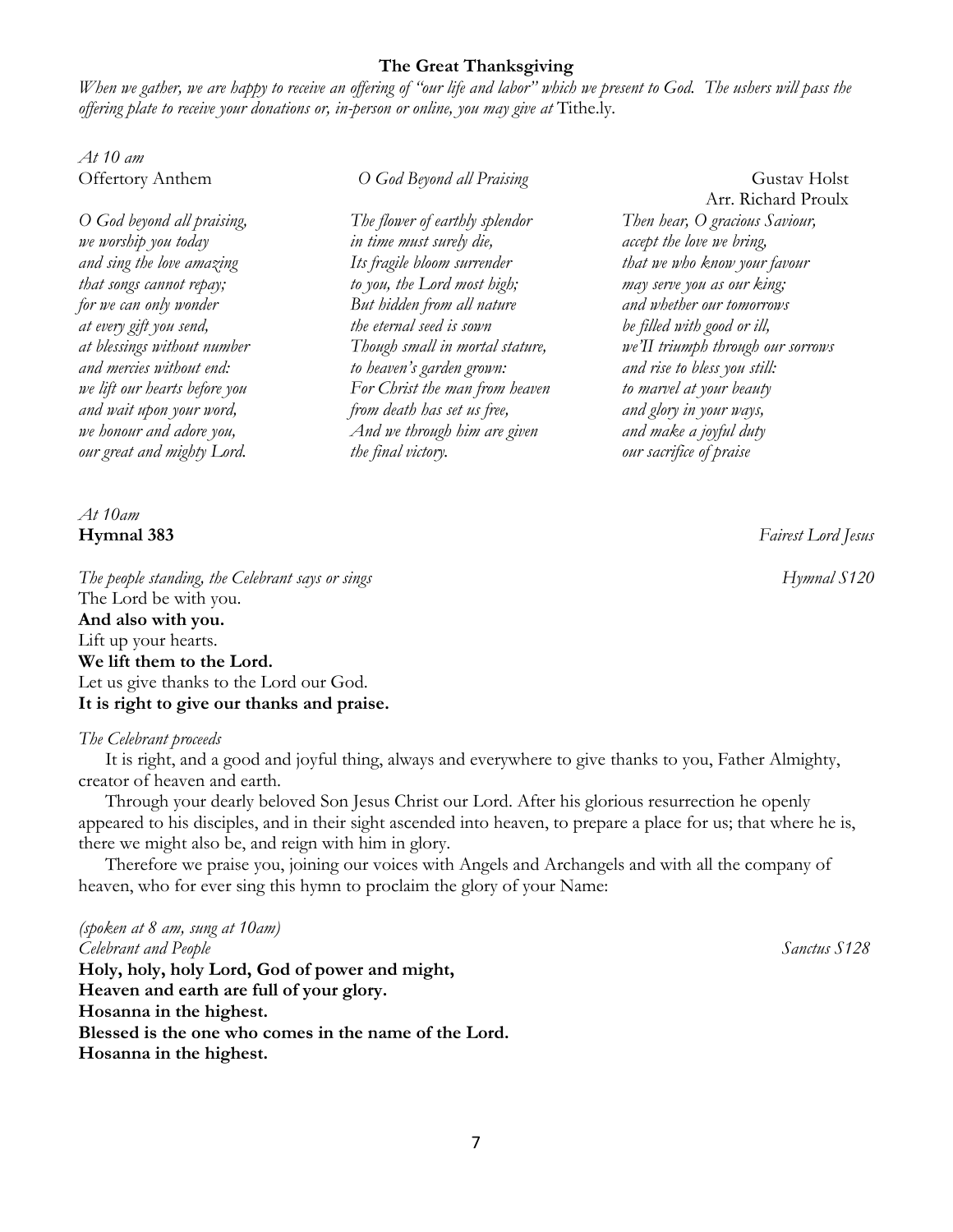Holy and gracious Father: In your infinite love you made us for yourself; and, when we had fallen into sin and become subject to evil and death, you, in your mercy, sent Jesus Christ, your only and eternal Son, to share our human nature, to live and die as one of us, to reconcile us to you, the God and Father of all. He stretched out his arms upon the cross, and offered himself in obedience to your will, a perfect sacrifice for the whole world.

On the night he was handed over to suffering and death, our Lord Jesus Christ took bread; and when he had given thanks to you, he broke it, and gave it to his disciples, and said, "Take, eat: This is my Body, which is given for you. Do this for the remembrance of me."

After supper he took the cup of wine; and when he had given thanks, he gave it to them, and said, "Drink this, all of you: This is my Blood of the new Covenant, which is shed for you and for many for the forgiveness of sins. Whenever you drink it, do this for the remembrance of me."

Therefore we proclaim the mystery of faith:

# **Christ has died. Christ is risen. Christ will come again.**

We celebrate the memorial of our redemption, O Father, in this sacrifice of praise and thanksgiving. Recalling his death, resurrection, and ascension, we offer you these gifts.

Sanctify them by your Holy Spirit to be for your people the Body and Blood of your Son, the holy food and drink of new and unending life in him. Sanctify us also that we may faithfully receive this holy Sacrament, and serve you in unity, constancy, and peace; and at the last day bring us with all your saints into the joy of your eternal kingdom. All this we ask through your Son Jesus Christ. By him, and with him, and in him, in the unity of the Holy Spirit all honor and glory is yours, Almighty Father, now and for ever. **Amen.**

And now, as our Savior Christ has taught us, we are bold to say,

| Our Father, who art in heaven,    |
|-----------------------------------|
| hallowed be thy Name,             |
| thy kingdom come,                 |
| thy will be done,                 |
| on earth as it is in heaven.      |
| Give us this day our daily bread. |
| And forgive us our trespasses,    |
| as we forgive those               |
| who trespass against us.          |
| And lead us not into temptation,  |
| but deliver us from evil.         |
| For thine is the kingdom,         |
| and the power, and the glory,     |
| for ever and ever. Amen.          |

**Our Father in heaven, hallowed be your Name, your kingdom come, your will be done, on earth as in heaven. Give us today our daily bread. Forgive us our sins as we forgive those who sin against us. Save us from the time of trial, and deliver us from evil. For the kingdom, the power, and the glory are yours, now and for ever. Amen.**

The Breaking of the Bread *(spoken at 8 am)* Alleluia. Christ our Passover is sacrificed for us. **Therefore let us keep the feast. Alleluia.**



The bread which we break, alleluia, is the communion of the body of Christ. **Antiphon** One body are we, alleluia, for though many we share one bread. **Antiphon**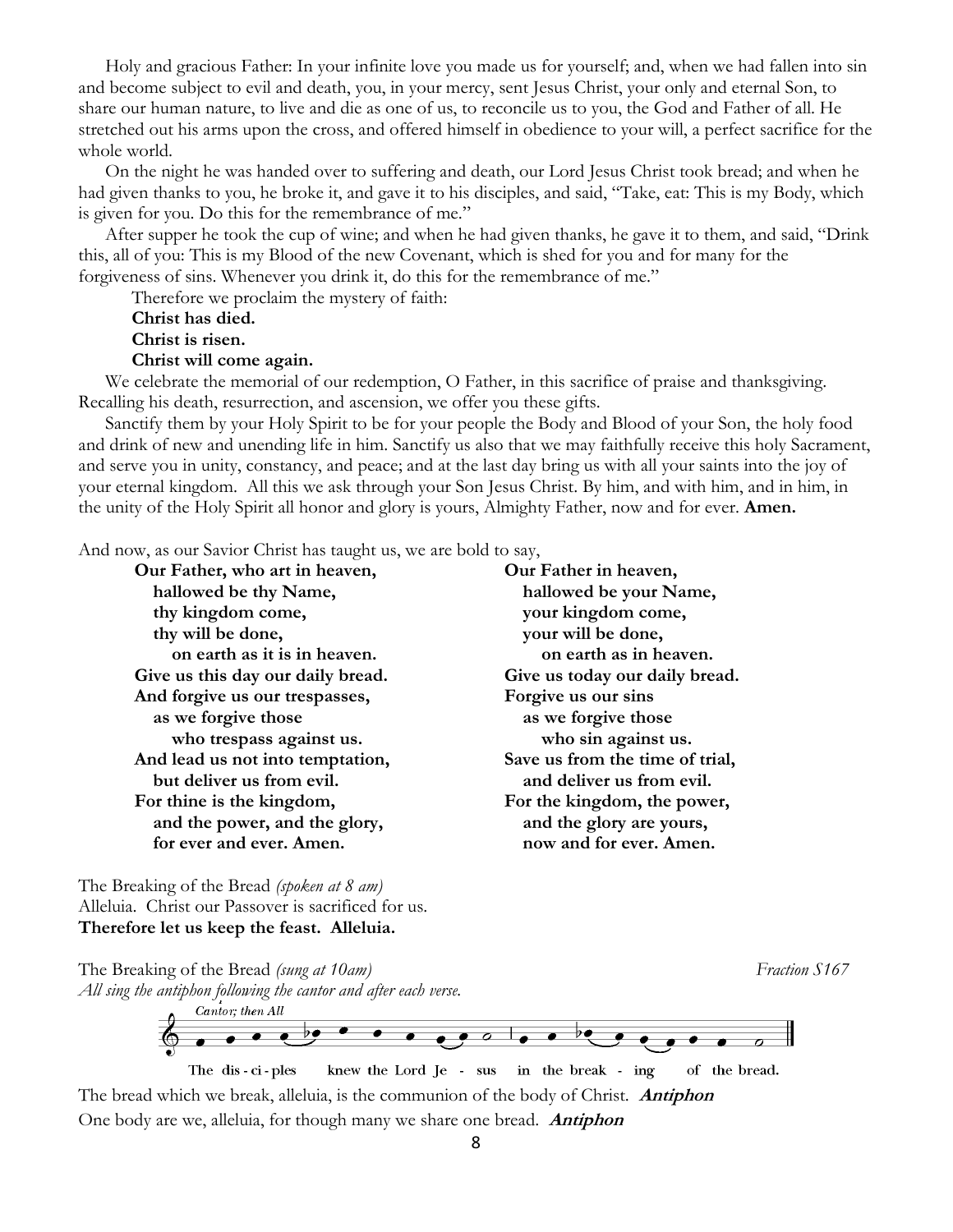The Gifts of God for the People of God. Take them in remembrance that Christ died for you, and feed on him in your hearts by faith, with thanksgiving.

**All are welcome to receive the presence of Christ in the Holy Eucharist.** *A word about the reception of the Bread and Wine in this time of waning pandemic: in The Episcopal Church we believe that God is uniquely present with us in the Bread and the Wine--and we also believe that receiving only Bread or only Wine does not limit God. Receiving only one and not the other is permitted. Bread is offered in the form of a small wheat wafer. Gluten-free wafers (wrapped to prevent cross contamination) are available--ask for one if you need it. The Wine is port to which water has been added. All are welcome to take a small sip from the Common Cup. Please do not dip your bread into the cup. If you are immunocompromised or simply don't feel ready to share a sip from the cup, simply walk past the Eucharistic Minister.* **However you receive, know that Christ is with you.**

# Spiritual Communion

*Those who are unable to receive communion in person are invited to offer this prayer of Spiritual Communion:*

**In union, Blessed Jesus, with the faithful gathered at every altar of your Church where your blessed Body and Blood are offered this day, I long to offer you praise and thanksgiving. I believe that you are truly present in the Holy Sacrament, and since I cannot at this time receive communion, I pray you to come into my heart. I unite myself with you and embrace you with all the affections of my soul. Let nothing separate me from you; let me live and die in your love. Amen.**

**Wonder, Love and Praise 801** *God be with you 'til we meet again*

## *After Communion, the Celebrant says* Let us pray.

**Eternal God, heavenly Father, you have graciously accepted us as living members of your Son our Savior Jesus Christ, and you have fed us with spiritual food in the Sacrament of his Body and Blood. Send us now into the world in peace, and grant us strength and courage to love and serve you with gladness and singleness of heart; through Christ our Lord. Amen.**

# The Blessing

The God of peace, who brought again from the dead our Lord Jesus Christ, the great Shepherd of the sheep, through the blood of the everlasting covenant, make you perfect in every good work to do his will, working in you that which is well-pleasing in his sight; and the blessing of God Almighty, the Father, the Son, and the Holy Spirit, be among you, and remain with you always. **Amen.**

The Dismissal Alleluia, alleluia. Let us go forth into the world, rejoicing in the power of the Spirit. **Thanks be to God. Alleluia, alleluia.**

Voluntary *Prelude and Fugue in F Major* Johann Krebs

**Hymnal 214** *Hail the day that sees him rise*

# **PERMISSIONS**

Except as noted within the text of the service leaflet: The structure and words of our service are taken from *The Book of Common Prayer, Expansive Language; Enriching Our Worship; The Book of Occasional Services*; *Liturgy for the Whole Church*, by Susan K. Bock, and *Prayers for an Inclusive Church,* by Steven Shakespeare (all by Church Publishing).The Biblical texts of the Old Testament, New Testament, and Gospel lessons are from the New Revised Standard Version Bible, copyright 1989 by the Division of Christian Education of the National Council of the Church of Christ in the USA. Hymns are taken from *The Hymnal 1982, Lift Every Voice and Sing II, and Wonder, Love, and Praise* (all by Church Publishing) and *Songs* & *Prayers from Taizé,* (GIA Publications, Inc.). Permission to print/post hymns for congregational use is granted by Rite Song and/or One License and permission to podcast/stream the music in this service is granted by One License: #A-723294.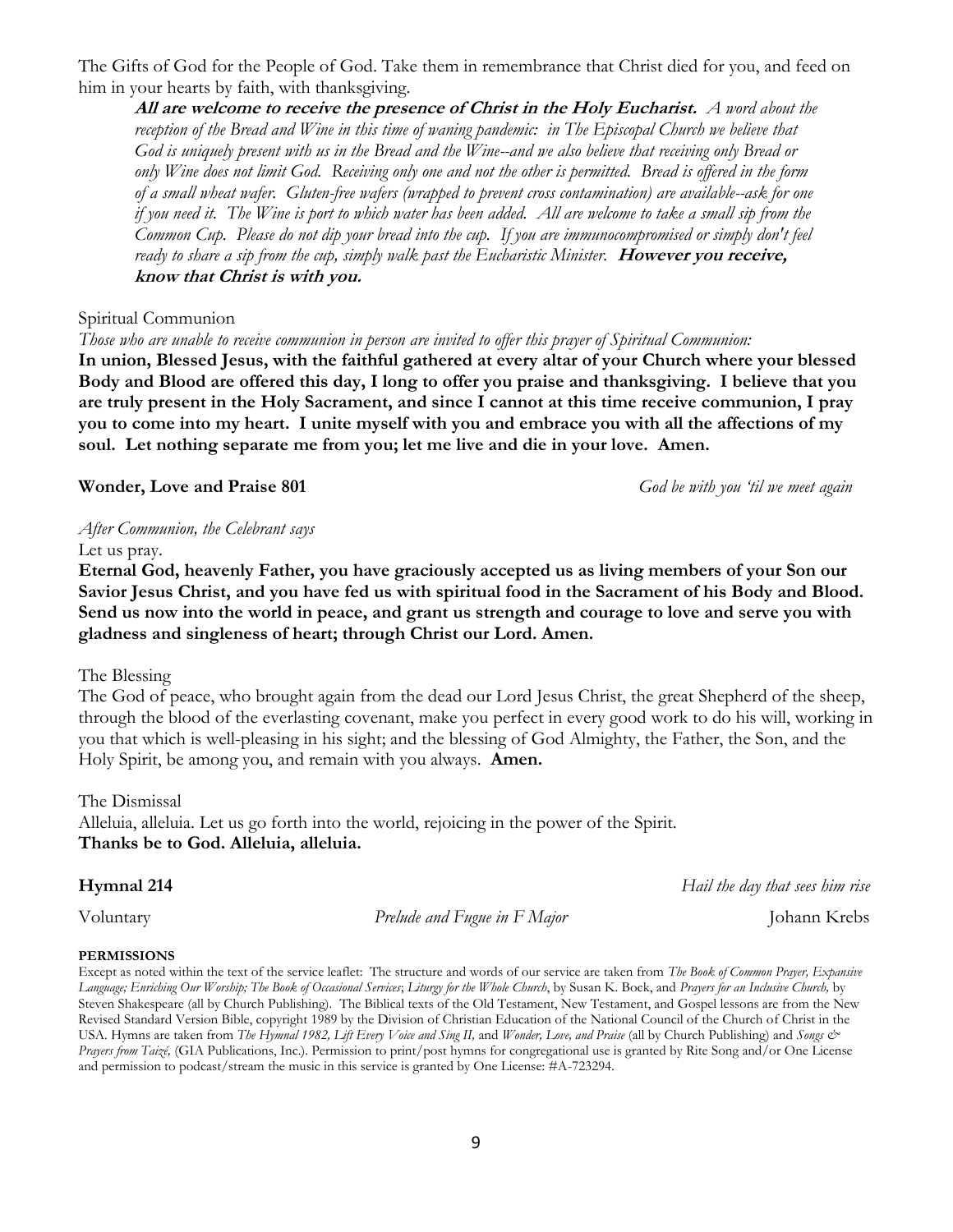# **THE MINISTERS OF THE LITURGY**

| Altar Guild<br>Lesley Frazar, Josh Veléz<br>Debbie Randzio<br>Linens<br>Flower Guild<br>Tanya Kellogg<br>Stream Team<br>Holly Rodriguez, Margaret Hannigan |  |
|------------------------------------------------------------------------------------------------------------------------------------------------------------|--|
| 8am                                                                                                                                                        |  |
| Eucharistic Minister<br>Robert Duval                                                                                                                       |  |
| Lector<br>Kathy DeJean                                                                                                                                     |  |
| Usher<br>Irene Ring                                                                                                                                        |  |
| 10am                                                                                                                                                       |  |
| Acolytes<br>Adam Bailey, Benjamin Bailey, Joseph Woodbury, Kelsey Woodbury, Jess Kotnour                                                                   |  |
| The Rev. Patricia M. O'Connell<br>Deacon                                                                                                                   |  |
| Eucharistic Ministers<br>Jan Parks, Debbie Randzio                                                                                                         |  |
| Karen Newman, Debbie Randzio<br>Lectors                                                                                                                    |  |
| Ushers<br>Al Randzio, Karen Newman                                                                                                                         |  |

# **PARISH PRAYER LIST**

*Please use this list in your daily prayers. We are happy to add your concerns. Contact office administrator Tanya Woodbury at [program@atonementwestfield.org](mailto:program@atonementwestfield.org) or call 562-5461 ext. 100.*

**Altar Memorials** are given by Nancy and Bill Stroud to the Glory of God and in thanksgiving for our years of shared ministry with the people of Atonement.

**Sanctuary Lamp** burns to the Glory of God and in loving memory of Margaret and KT Johnson, offered by Cynthia Watson.

**Anglican Communion Cycle of Prayer** The Church of South India (United)

**Diocesan Prayer Cycle** All Saints' Berkshires, North Adams; Human Resources Committee; The Bishop's Choir School Spiritual Formation and Leadership Development; MA Conference of the United Church of Christ

For those suffering throughout the world especially from the ravages of war and the effects of COVID 19

**For the departed** Bill Phelps

**For these families and individuals** Anne, Alice, Jean, Ruth, Virginia, Ruby, Thelma, Connie, Candy, Betty, Jeff, Kris, David, Ciro, Christina, Mark, Iris, Brad, Jeremy, Skip, Sharon, Marcia, Jennie, Mark, Derek, Jan, Gordon, Hedley, Toni, Rich, Tanya, Philadelphia, Lyn, John, Addison, Oleg Shereyeko and family, Cat Munz and family

# **ANNOUNCMENTS**

**PRAYERS ON THE PLAYGROUND** Kids, bring your adults to a meeting with prayers, songs, and activities at 9:30 am on the playground, weather permitting. Next week is Pentecost! Children are invited to lead the procession into the 10am service with a kite and streamers. Start on the Playground at 9:30am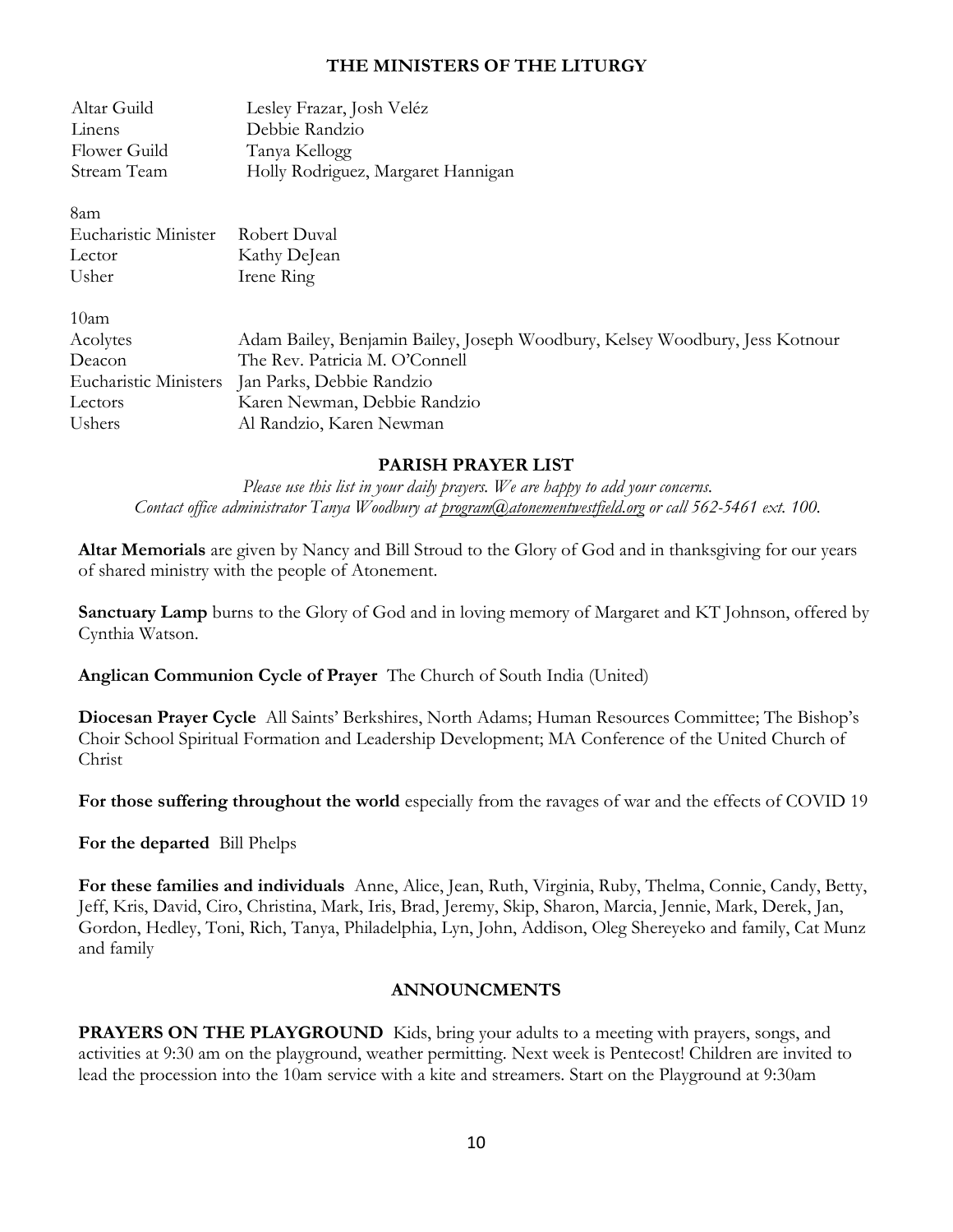**TRANSITION UPDATE. TODAY** is the day!! Join us for our picnic on the lawn following the 10:00 a.m. service. Burgers, dogs, baked beans and beverages provided by North Elm Butcher Block. Bring a side dish or dessert if you wish - not required! We have gifts to present to Mother Nancy, something for everyone to sign, and a few folks will be sharing their thoughts about her 12+ years with us. **TUESDAY NIGHT** at 7:00 is Nancy's final Evensong service. Please join us with Bishop Fisher and clergy colleagues. Beverages and dessert treats afterwards. **ALSO**, the Vestry has important news to share about building repairs this summer; look for information in your mailbox and our bulletin updates during the coming weeks.

**WESTFIELD FARMERS MARKET** begins its 8th season at the Episcopal Church of the Atonement on Thursday, June 2nd. The Market will run through October 20, rain or shine. We have many returning loyal vendors, and several new vendors this season, and we look forward to an exciting and successful year. Please join us to support local agriculture, and get the benefits of fresh grown produce and farm products. The Market is seeking sponsorships to allow us to increase the dollar match we can provide to our SNAP customers, who have experienced a higher rate of food insecurity since the onset of the Covid pandemic. If anyone is able to participate as a sponsor, please email farmersmarketwestfield@gmail.com. Thank you, and we hope to see you on June 2.

**STRAWBERRY FESTIVAL REVIVAL** A long-time Church of the Atonement staple, the Strawberry Festival has been missing from our lives for a while. The Outreach Team is in discussion whether or not to resurrect it as an active entity. There is insufficient time to properly plan and execute one for this year. Still, a scaled-down version to have fun and revive awareness of it is possible. What we need from the parish family is…does sufficient interest in such an event warrant Outreach Team time and energy? If you are interested in such an endeavor, please contact either Teddi or Raymond Brown at teddiaverin@comcast.net or rsmbrown54@att.net respectively.

**REFLECTIONS ON THE GOODNESS OF GOD** will be available on Zoom Wednesday nights at 7:00 p.m. starting in June sponsored by St. Paul's Church in Holyoke, Ma. Led by Therese Kay, she will be using her photographs to reflect upon how God is at work in the world and in our lives. This form of praying through images is called visio divina (Latin for "divine seeing"). For more information, see our weekly ENOTE!

**CHRIS LEUNG'S ANNOUNCEMENT** Greetings everyone! My last Sunday with Atonement will be on Sunday, June 5th. I am so delighted to have met all of you at Atonement and Mother Nancy. Thank you for welcoming me into your parish during these short 10 months. My Episcopal Service Corps members and I will be having a special last Sunday together at 9:00am on June 19<sup>th</sup> at All Saint's in South Hadley. I welcome you all to join us! Have a great summer and God bless.